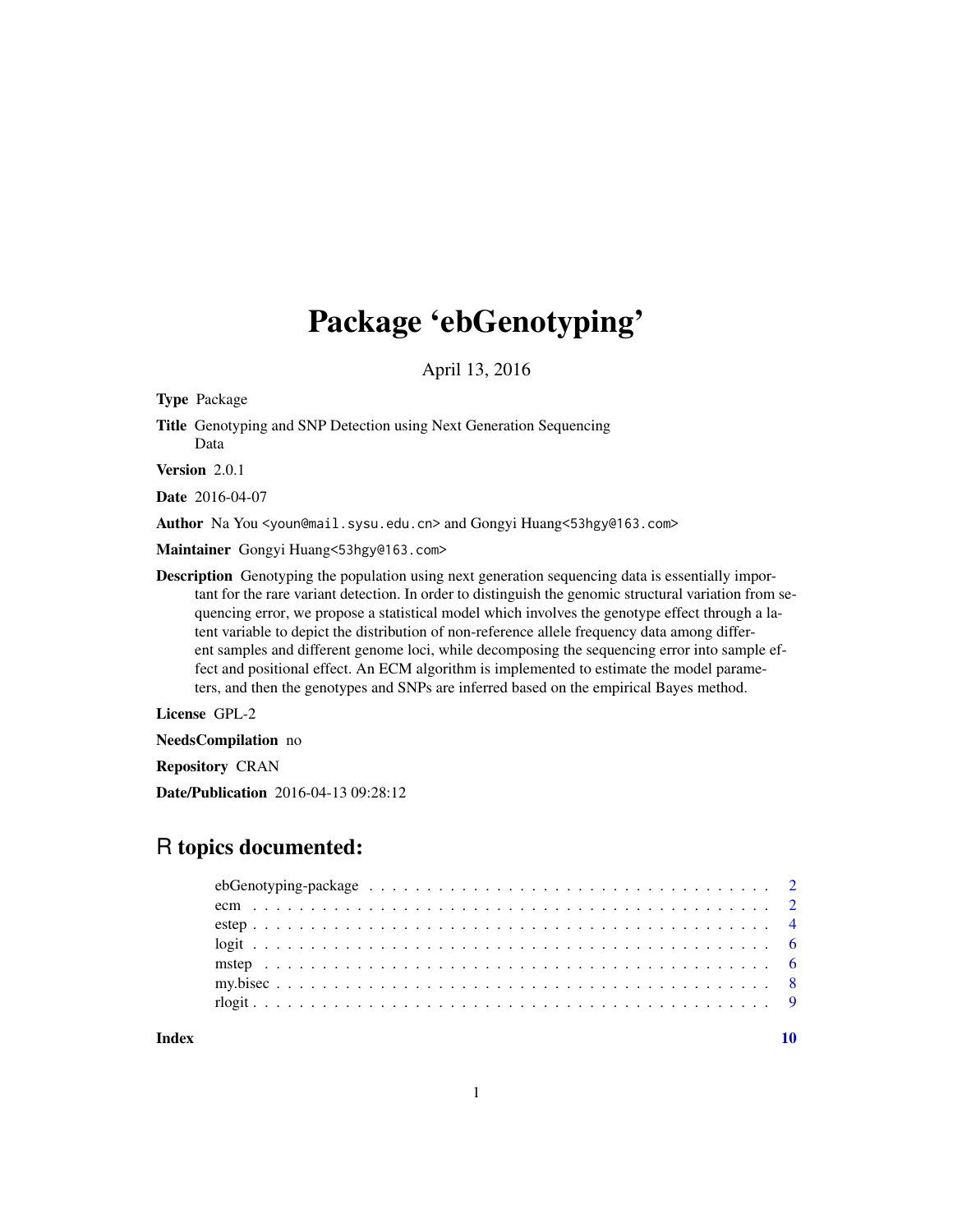<span id="page-1-0"></span>ebGenotyping-package *Genotyping and SNP Detection using Next Generation Sequencing Data*

#### **Description**

Genotyping the population using next generation sequencing data is essentially important for the rare variant detection. In order to distinguish the genomic structural variation from sequencing error, we propose a statistical model which involves the genotype effect through a latent variable to depict the distribution of non-reference allele frequency data among different samples and different genome loci, while decomposing the sequencing error into sample effect and positional effect. An ECM algorithm is implemented to estimate the model parameters, and then the genotypes and SNPs are inferred based on the empirical Bayes method.

# Details

| Package: | ebGenotyping |
|----------|--------------|
| Type:    | Package      |
| Version: | 2.0.1        |
| Date:    | 2016-04-07   |
| License: | GPL-2        |

The most important function is ecm, which is used to establish the model described in 'An Empirical Bayes Method for Genotyping and SNP detection Using Multi-sample Next-generation Sequencing Data' to do genotyping and SNP detection using NGS data.

#### Author(s)

Na You <youn@mail.sysu.edu.cn> and Gongyi Huang<53hgy@163.com>

#### References

Na You and Gongyi Huang.(2016) An Empirical Bayes Method for Genotyping and SNP detection Using Multi-sample Next-generation Sequencing Data.

| ecm | Genotyping and SNP Detection using Next Generation Sequencing |  |  |  |  |
|-----|---------------------------------------------------------------|--|--|--|--|
|     | Data                                                          |  |  |  |  |

# Description

This function implements the method described in 'An Empirical Bayes Method for Genotyping and SNP detection Using Multi-sample Next-generation Sequencing Data'.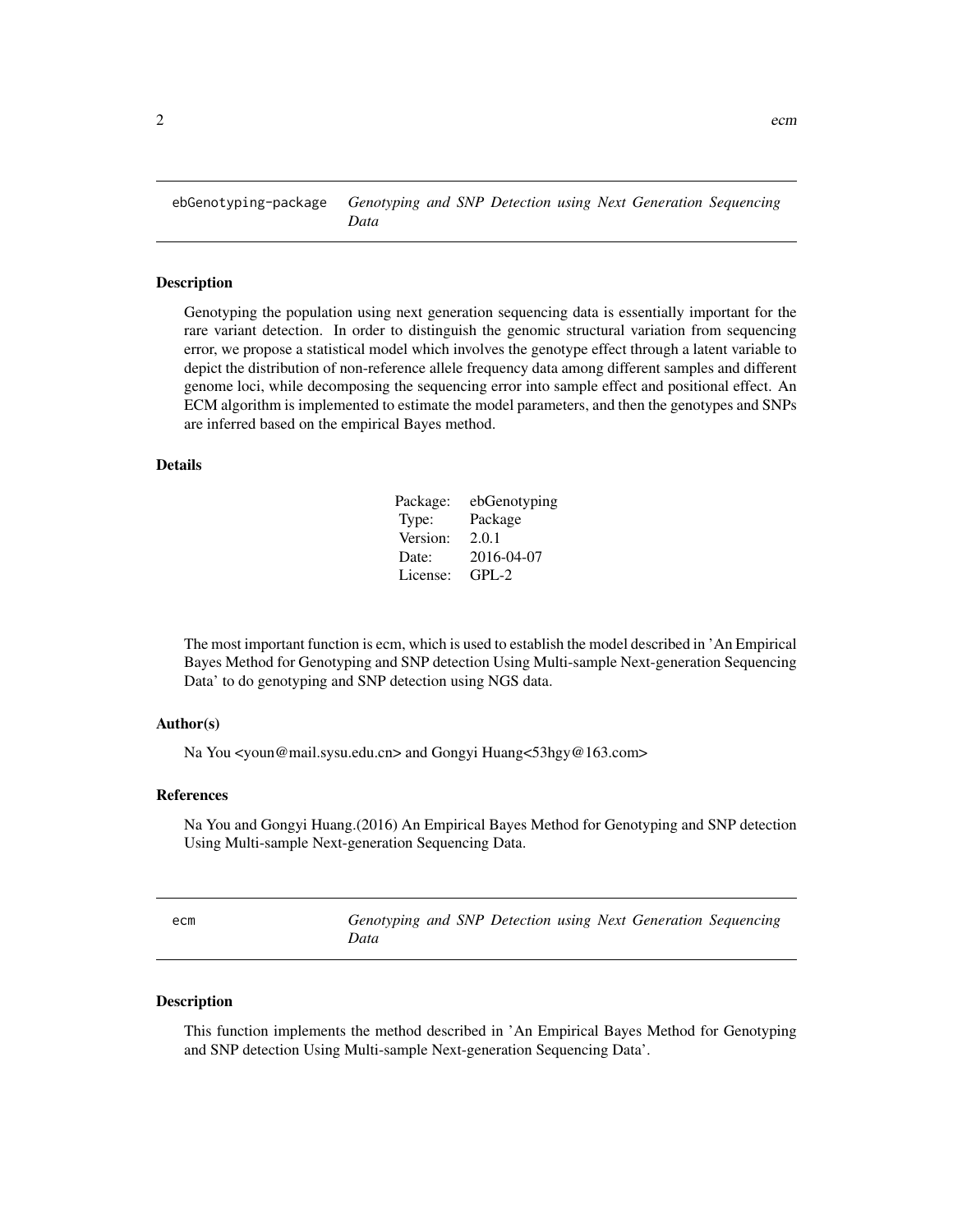#### ecm 3

# Usage

ecm(dat,cvg,eps=1e-6,max.steps=500,eps.bisec=1e-6,ini.m=-7,ini.d=-7)

#### Arguments

| dat        | a $n*$ m matrix: the ith row, jth column of the matrix represents the non-reference<br>counts of ith sample at jth position.                                                                                             |
|------------|--------------------------------------------------------------------------------------------------------------------------------------------------------------------------------------------------------------------------|
| <b>CVg</b> | a $n^*$ m matrix: the ith row, jth column of the matrix represents the depth of ith<br>sample at <i>ith</i> position.                                                                                                    |
| eps        | a single value: a threshold to control the convergence criterion. The default is<br>$1e-06.$                                                                                                                             |
| max.steps  | a single value: the maximum steps to run iterative algorithm to estimate pa-<br>rameters. The default is 500. (Adjustment is needed according to the number of<br>parameters to estimate and the initial value of them.) |
| eps.bisec  | a single value: a threshold to control the convergence criterion of bisection cri-<br>terion. The default is 1e-06.                                                                                                      |
| ini.m      | the initial value of each element of mu. We suggest users to use default -7.                                                                                                                                             |
| ini.d      | the initial value of each element of delta. We suggest users to use default -7.                                                                                                                                          |

# Details

This function implements the method described in 'An Empirical Bayes Method for Genotyping and SNP detection Using Multi-sample Next-generation Sequencing Data'. According to the paper, users can do genotyping with the estimated genotypes("geno.est"), and do SNP detection with the posterior probabilities of RR("post.probs\$zRR"), based on the non-reference counts("dat")and depth("cvg").

#### Value

| par.est    | a list including the estimate of position effect(mu), sample effect(delta), and the<br>probability of RR and RV. |
|------------|------------------------------------------------------------------------------------------------------------------|
| post.probs | 3 matrix: the estimate of the posterior probabilities of 3 genotypes for n samples<br>at m positions.            |
| steps      | the total steps to run iterative algorithm.                                                                      |
| geno.est   | a n*m matrix: the estimated genotypes(0 for RR, 1 for RV and 2 for VV) of n<br>samples at m positions.           |

#### Author(s)

Na You <youn@mail.sysu.edu.cn> and Gongyi Huang<53hgy@163.com>

# References

Na You and Gongyi Huang.(2016) An Empirical Bayes Method for Genotyping and SNP detection Using Multi-sample Next-generation Sequencing Data.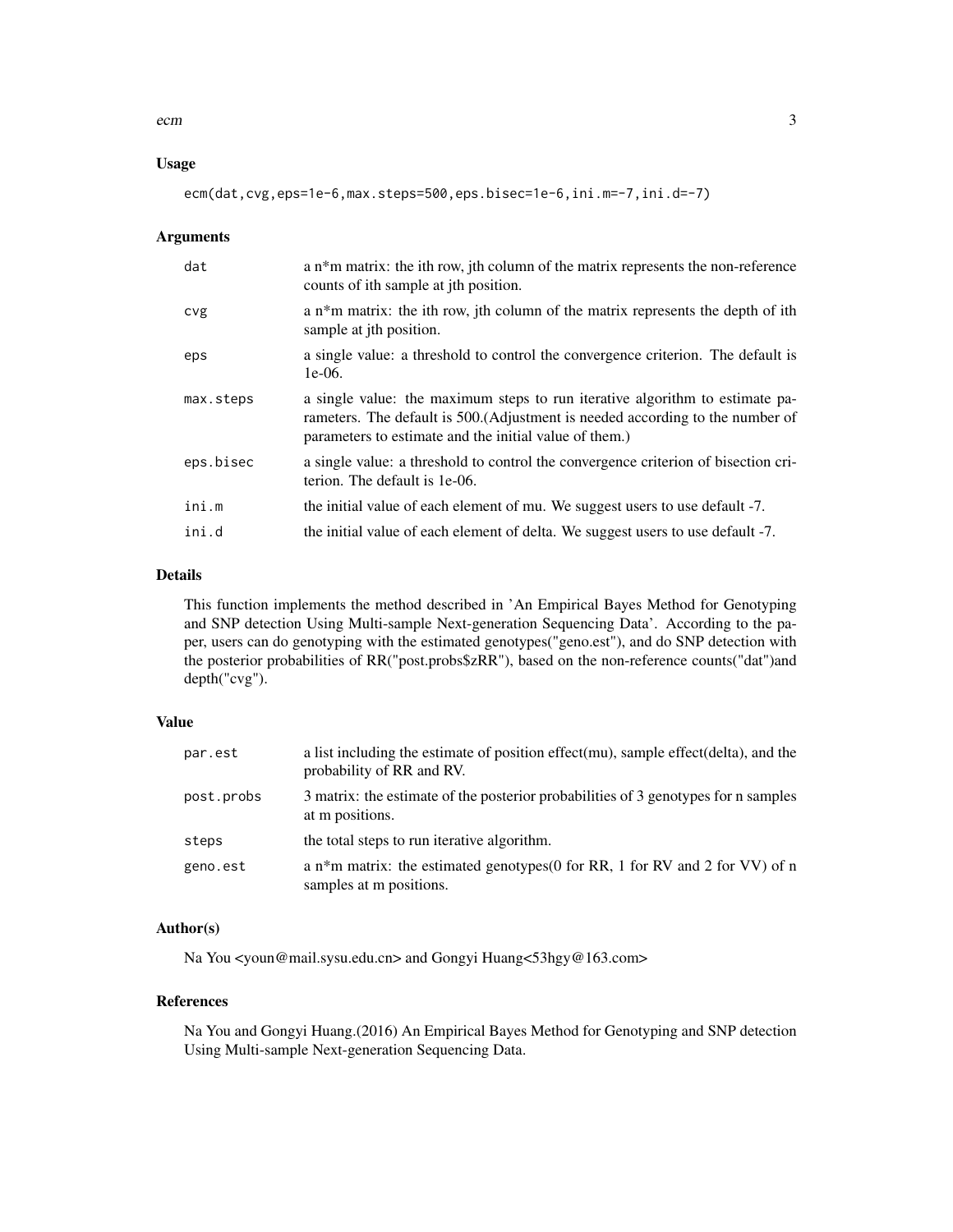# <span id="page-3-0"></span>Examples

```
#---------generate simulation data-----------
#start:generate simulation data#
set.seed(2016)
m < - 100m0 <- m*0.95
m1 < - m-m0n < -30Q \le -0.8z \le- cbind(matrix(0,n,m0),matrix(rbinom(n*m1,1,0),n,m1))
b \le - which(z == 1)
R <- 0.8 # proportion of homozygous SNP
w <- rbinom(length(which(z==1)),1,R)
# z are genotypes
z[b[which(w==0)]] <- 1
z[b[which(w==1)]] <- 2
mu \leq rep(-3,m)# stands for no effect
delta <- rep(-3,n)# stands for no effect
er.p <- -abs(outer(delta,mu,"+"))
p <- rlogit(er.p)
p[which(z==1)] <- 1/2
p[which(z == 2)] \le -1-p[which(z == 2)]cvg \le -\text{matrix(rbinom(m*n,50,0.5),n,m)}dat <- matrix(sapply(1:(m*n),function(i) rbinom(1,cvg[i],p[i])),n,m)
#end:generate simulation data-#
#-----genotyping and SNP detection----------------
res <- ecm(dat=dat,cvg=cvg)
mean(z!=res$geno.est)#genotyping error
#----------call SNP---------
#start:call snp#
# define a function to calculate power, typeI error and FDR.
cutsnp <- function(fdr,alpha,true){
wh < - (true!=0)
tp \leftarrow sum((wh) & (fdr < alpha));tn \leq sum((!wh)&(fdr>=alpha));
fp \leftarrow sum((!wh) & (fdr < alpha));fn \leq sum((wh)&(fdr>=alpha));
pw <- tp/(tp+fn);
t1 <- fp/(fp+tn);
fdr \leftarrow fp/(fp+tp);
return(c(TP=tp,TN=tn,FP=fp,FN=fn,power=pw,typeI=t1,FDR=fdr))
}
cutsnp(fdr=res$post.probs$zRR,alpha=0.001,true=z)
cutsnp(fdr=res$post.probs$zRR,alpha=0.01,true=z)
cutsnp(fdr=res$post.probs$zRR,alpha=0.05,true=z)
#end:call snp#
```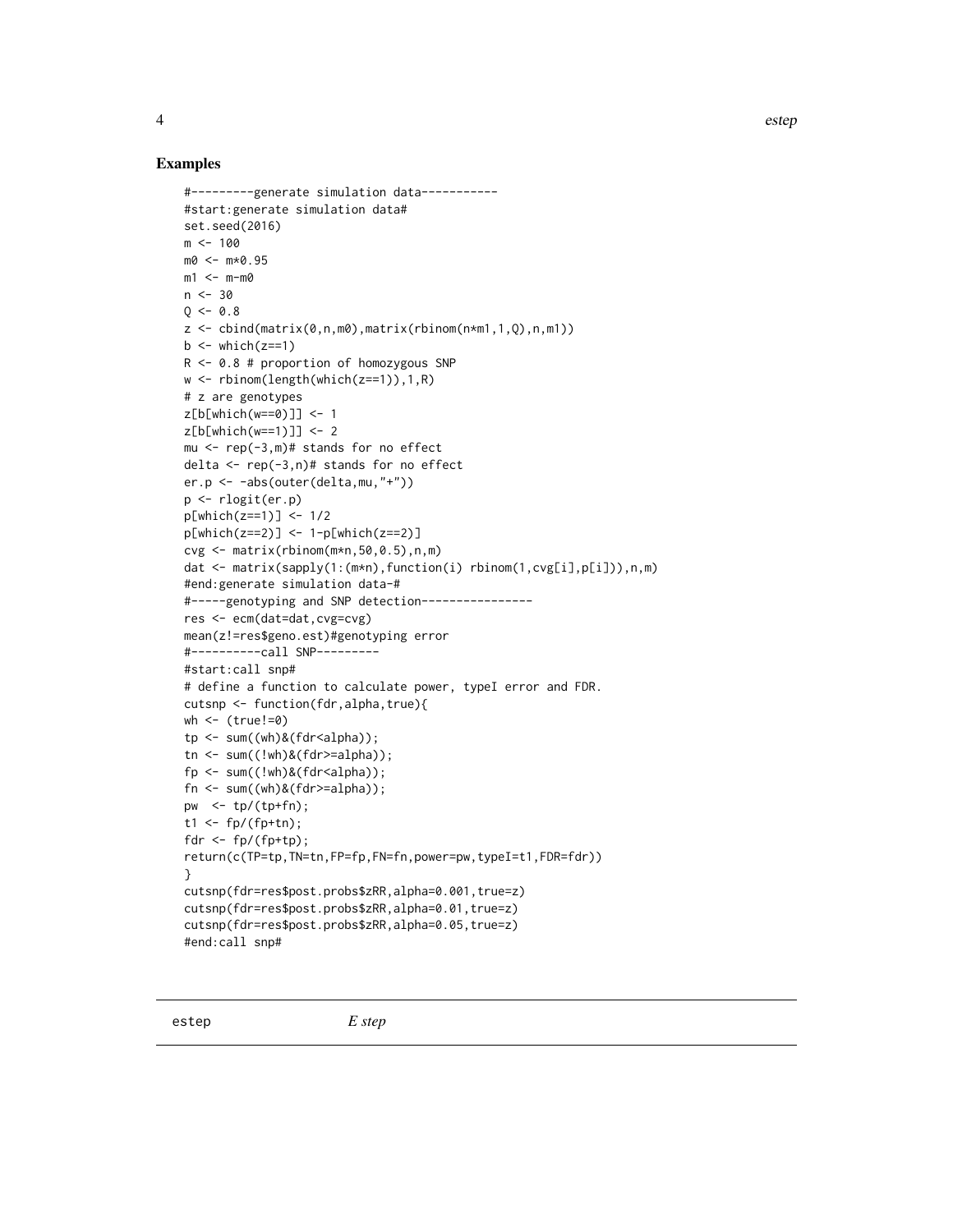#### estep 5

## Description

This function calculates the E step of ECM algorithm for the model described in 'An Empirical Bayes Method for Genotyping and SNP detection Using Multi-sample Next-generation Sequencing Data'.

# Usage

```
estep(mu, delta, pm1, p0, dat, cvg)
```
# Arguments

| mu         | a vetor of the same length as number of positions: the position effect.                                                   |
|------------|---------------------------------------------------------------------------------------------------------------------------|
| delta      | a vetor of the same length as number of samples: the sample effect.                                                       |
| pm1        | a single value, which is larger than 0 and less than 1: the probability of RR.                                            |
| p0         | a single value, which is larger than 0 and less than 1: the probability of RV.                                            |
| dat        | a n*m matrix: the ith row, jth column of the matrix represents the non-reference<br>counts of ith sample at jth position. |
| <b>CVg</b> | a n*m matrix: the ith row, jth column of the matrix represents the depth of ith<br>sample at jth position.                |

# Details

The value of mu and delta must satisfy that each element of outer(delta,mu,"+") must less than zero. This is the requirement of the model described in paper "Genotyping for Rare Variant Detection Using Next-generation Sequencing Data."

#### Value

| zRR        | a n*m matrix: the posterior probabilities of genotype RR for n samples at m<br>positions |
|------------|------------------------------------------------------------------------------------------|
| zRV        | a n*m matrix: the posterior probabilities of genotype RV for n samples at m<br>positions |
| <b>zVV</b> | a n*m matrix: the posterior probabilities of genotype VV for n samples at m<br>positions |

# Note

The most important function in this package is "ecm". "estep" is a function called by "ecm" to realize one E step in the whole process of iteration in "ecm".

# Author(s)

Na You <youn@mail.sysu.edu.cn> and Gongyi Huang<53hgy@163.com>

# References

Na You and Gongyi Huang.(2016) An Empirical Bayes Method for Genotyping and SNP detection Using Multi-sample Next-generation Sequencing Data.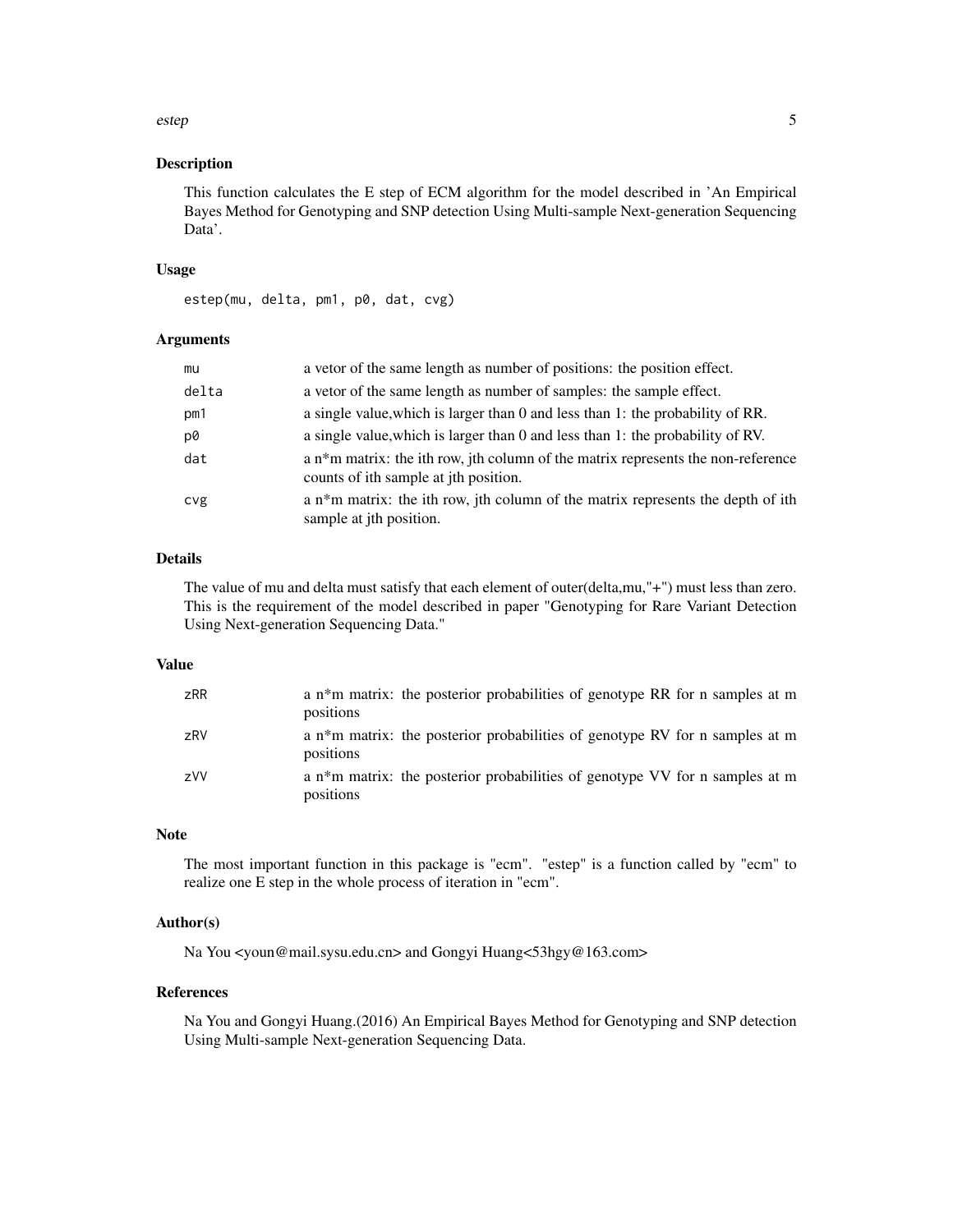<span id="page-5-0"></span>

# Description

This function is for calculating the logit transformation: $ln(x/(1-x))$ 

# Usage

logit(x)

# Arguments

x A numeric vector, whose elements are all greater than 0 and less than 1.

#### Value

 $ln(x/(1-x))$ 

#### Author(s)

Na You <youn@mail.sysu.edu.cn> and Gongyi Huang<53hgy@163.com>

# References

Na You and Gongyi Huang.(2016) An Empirical Bayes Method for Genotyping and SNP detection Using Multi-sample Next-generation Sequencing Data.

#### Examples

 $logit(0.5)$ 

mstep *CM steps*

# Description

This function calculates the CM steps of ECM algorithm for the model described in 'An Empirical Bayes Method for Genotyping and SNP detection Using Multi-sample Next-generation Sequencing Data'.

# Usage

```
mstep(mu0, delta0, zm1, z0, zp1, dat, cvg, eps = 1e-06)
```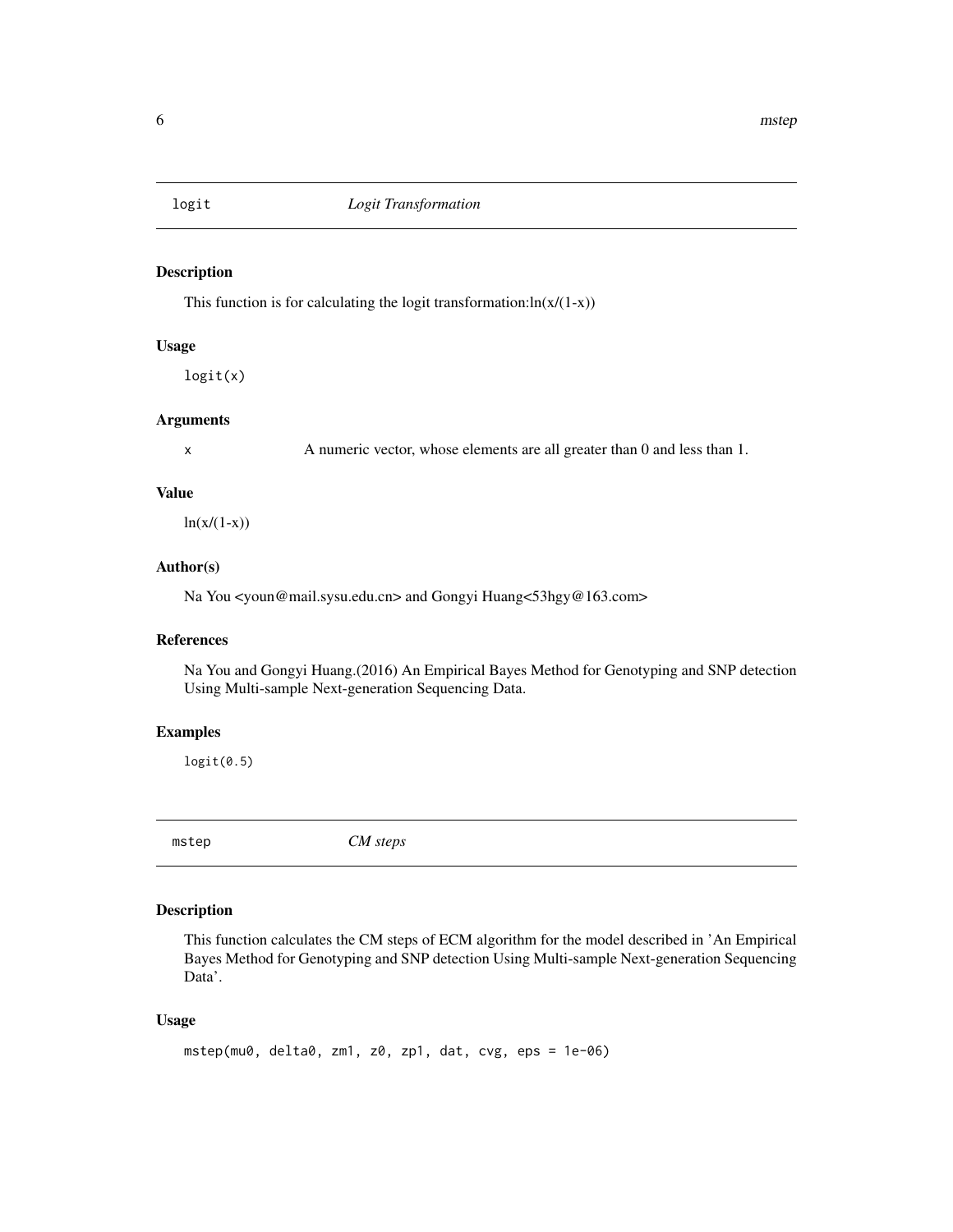#### mstep 2008 and 2008 and 2008 and 2008 and 2008 and 2008 and 2008 and 2008 and 2008 and 2008 and 2008 and 2008

# Arguments

| mu0    | a vetor of the same length as number of positions: the initial value of position<br>effect mu.                            |
|--------|---------------------------------------------------------------------------------------------------------------------------|
| delta0 | a vetor of the same length as number of samples: the initial value of sample<br>effect delta.                             |
| zm1    | the output of estep: the posterior probabilities of genotype RR for n samples at<br>m positions                           |
| z0     | the output of estep: the posterior probabilities of genotype RV for n samples at<br>m positions                           |
| zp1    | the output of estep: the posterior probabilities of genotype VV for n samples at<br>m positions                           |
| dat    | a n*m matrix: the ith row, jth column of the matrix represents the non-reference<br>counts of ith sample at jth position. |
| cvg    | a n*m matrix: the ith row, jth column of the matrix represents the depth of ith<br>sample at jth position.                |
| eps    | a single value: a threshold to control the convergence criterion. The default is<br>$1e-06.$                              |

# Details

The value of mu and delta must satisfy that each element of outer(delta,mu,"+") must less than zero. This is the requirement of the model described in 'An Empirical Bayes Method for Genotyping and SNP detection Using Multi-sample Next-generation Sequencing Data'.

# Value

| mu    | the optimal value of mu in current CM steps                    |
|-------|----------------------------------------------------------------|
| delta | the optimal value of delta in current CM steps                 |
| pRR   | the optimal value of the probability of RR in current CM steps |
| pRV   | the optimal value of the probability of RV in current CM steps |

#### Note

The most important function in this package is "ecm". "mstep" is a function called by "ecm" to realize one M step(several CM steps) in the whole process of iteration in "ecm".

# Author(s)

Na You <youn@mail.sysu.edu.cn> and Gongyi Huang<53hgy@163.com>

#### References

Na You and Gongyi Huang.(2016) An Empirical Bayes Method for Genotyping and SNP detection Using Multi-sample Next-generation Sequencing Data.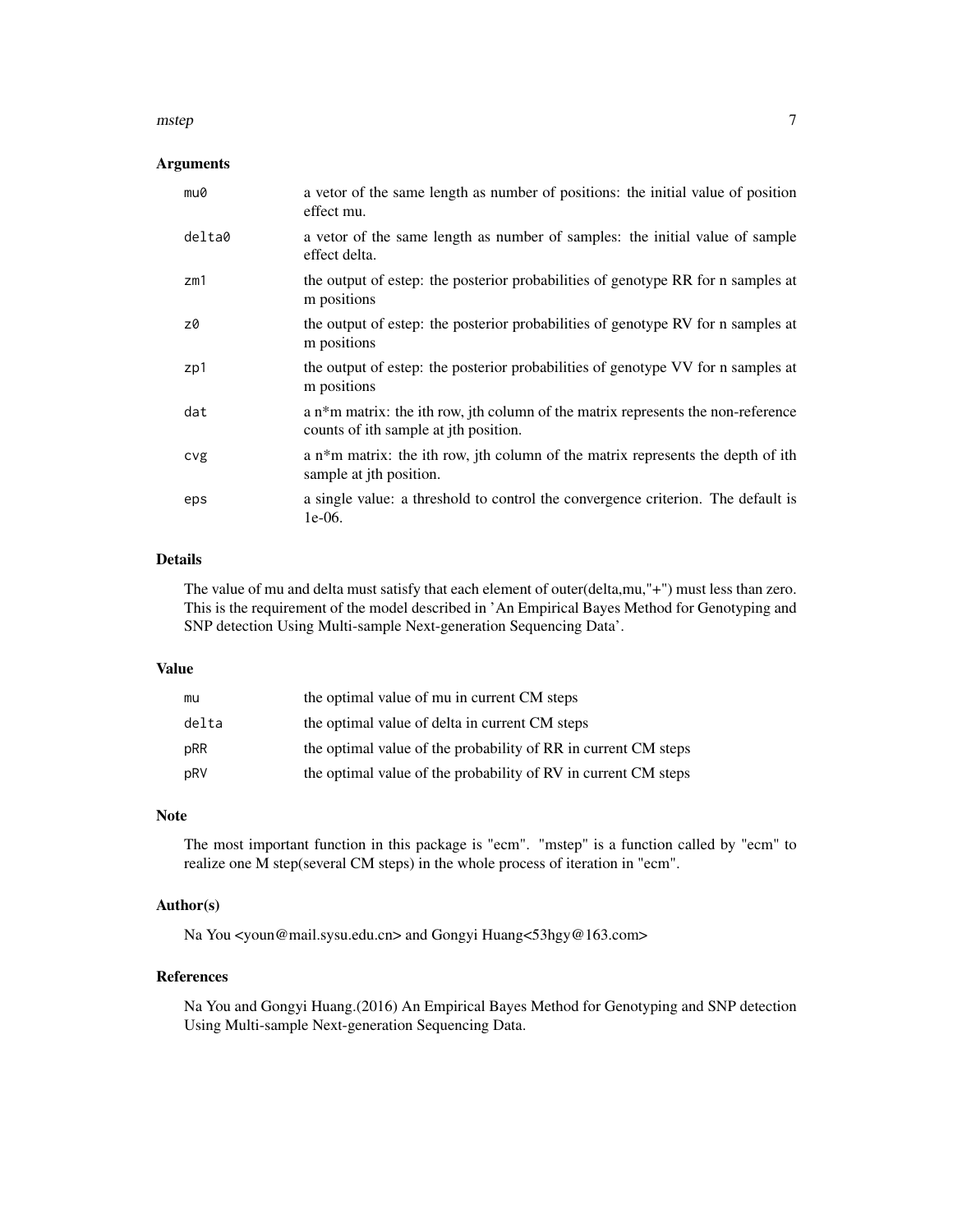<span id="page-7-0"></span>

## Description

This function is to apply bisection method to find the root of a function f.

# Usage

my.bisec(f, int.l, int.u, eps = 1e-06)

# Arguments

| $\mathsf{f}$ | the function for which the root is sought.                                                                                                                   |
|--------------|--------------------------------------------------------------------------------------------------------------------------------------------------------------|
| int.l        | a vector containing the lower bound of the interval to be searched for the root.<br>The length of the vector is the same as that of the input of function f. |
| int.u        | a vector containing the upper bound of the interval to be searched for the root.<br>The length of the vector is the same as that of the input of function f. |
| eps          | a single value: a threshold to control the convergence criterion. The default is<br>$1e-06.$                                                                 |

# Details

Both int.l and int.u must be specified: the upper bound must be strictly larger than the lower bound. The function f must be well defined without invalid output(NA, nan, Inf, etc).

The length of the input of function f, the output of function f, int.l and int.u must be the same.

#### Value

a vector containing the root of the function. If there is no root in the interval (int.l, int.u), lower bound of the interval will be returned.

# Author(s)

Na You <youn@mail.sysu.edu.cn> and Gongyi Huang<53hgy@163.com>

#### References

Na You and Gongyi Huang.(2016) An Empirical Bayes Method for Genotyping and SNP detection Using Multi-sample Next-generation Sequencing Data.

#### Examples

```
f \leftarrow function(x){
a \le -1:10return(x-a)
}
my.bisec(f=f, int.l=rep(-1,10), int.u=rep(11,10), eps = 1e-08)
```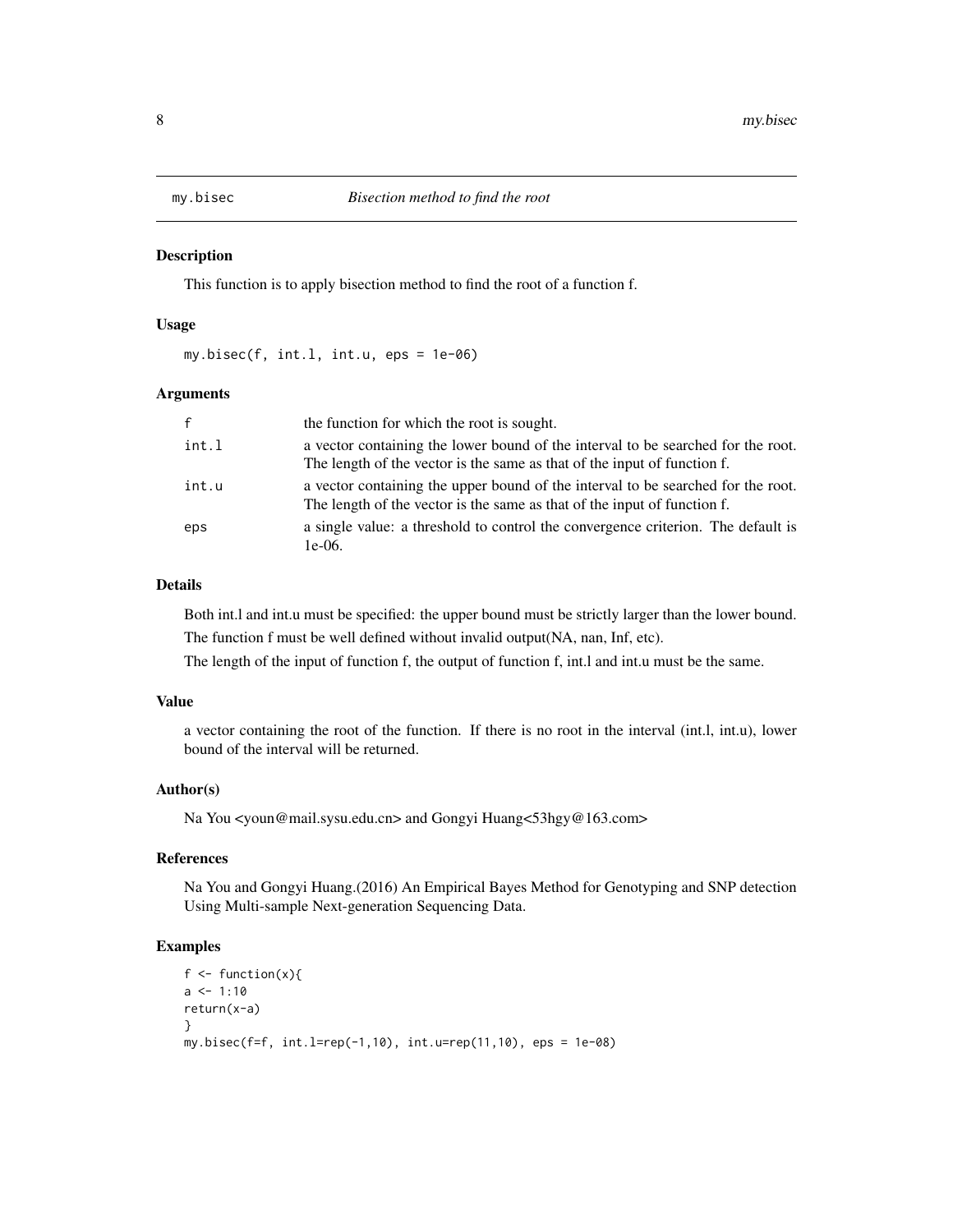<span id="page-8-0"></span>

# Description

This function is for calculating the inverse logit transformation: $exp(x)/(1+exp(x))$ 

# Usage

rlogit(x)

# Arguments

x A numeric vector

# Details

In order to avoid overflow, we define the function like this: rlogit <- function(x) return(ifelse(x>100,1,exp(x)/(1+exp(x))))

# Value

 $exp(x)/(1+exp(x))$ 

# Author(s)

Na You <youn@mail.sysu.edu.cn> and Gongyi Huang<53hgy@163.com>

#### References

Na You and Gongyi Huang.(2016) An Empirical Bayes Method for Genotyping and SNP detection Using Multi-sample Next-generation Sequencing Data.

# Examples

rlogit(-3)